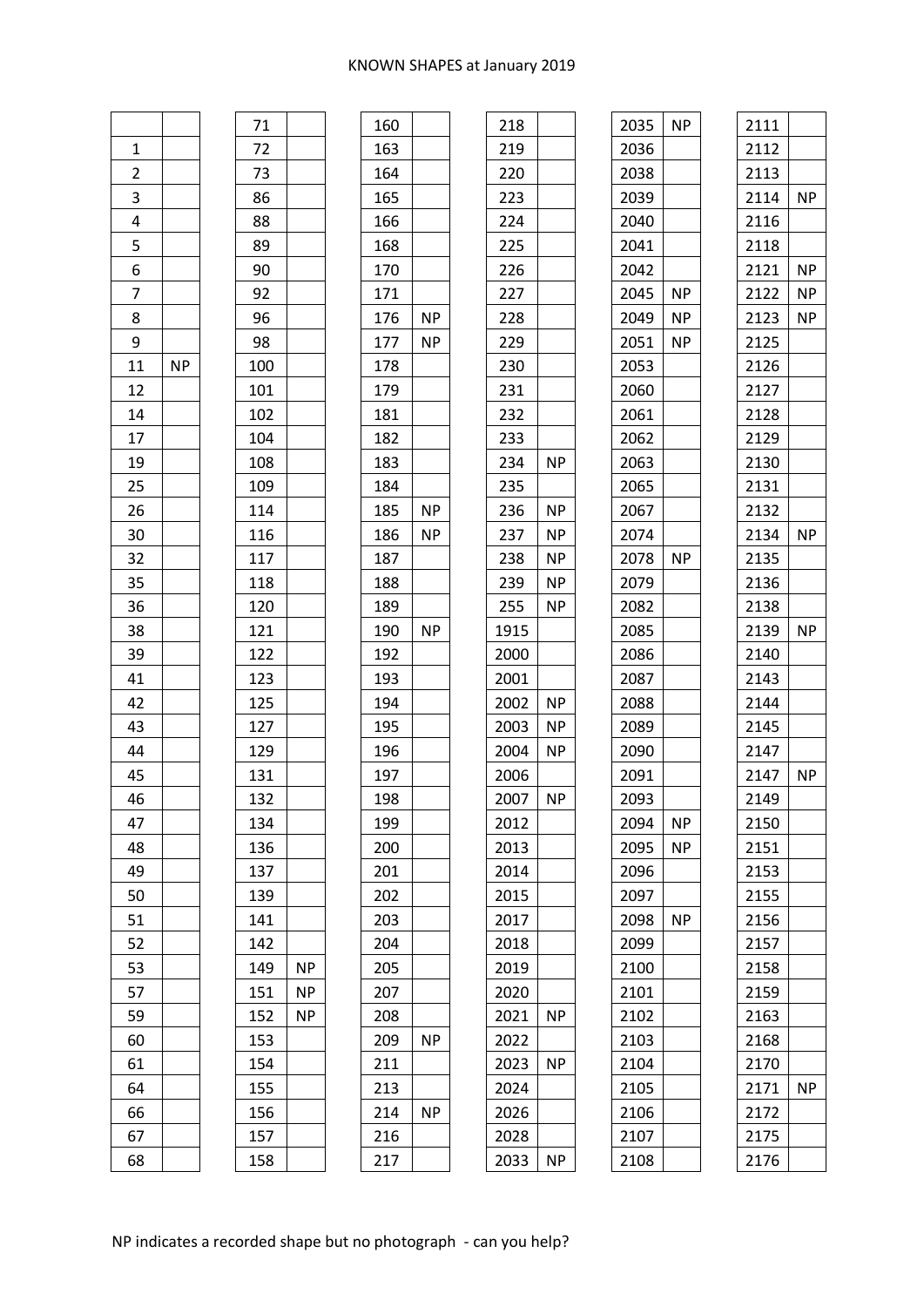| 2176 | <b>NP</b> | 2244 |           | 2313 |
|------|-----------|------|-----------|------|
| 2177 | NP.       | 2245 |           | 2314 |
| 2181 |           | 2246 |           | 2315 |
| 2182 |           | 2248 | <b>NP</b> | 2316 |
| 2183 | ΝP        | 2249 |           | 2317 |
| 2184 | ΝP        | 2250 |           | 2318 |
| 2186 | NP.       | 2252 |           | 2319 |
| 2187 |           | 2255 |           | 2320 |
| 2190 |           | 2256 |           | 2321 |
| 2192 |           | 2257 | NP        | 2322 |
| 2194 |           | 2258 |           | 2323 |
| 2195 |           | 2262 | NP.       | 2324 |
| 2196 |           | 2269 |           | 2325 |
| 2197 |           | 2270 |           | 2326 |
| 2198 |           | 2271 |           | 2327 |
| 2199 | <b>NP</b> | 2273 |           | 2329 |
| 2204 | NP.       | 2274 |           | 2332 |
| 2206 |           | 2277 |           | 2333 |
| 2207 |           | 2278 |           | 2334 |
| 2209 |           | 2279 |           | 2335 |
| 2210 |           | 2281 |           | 2336 |
| 2211 |           | 2282 |           | 2338 |
| 2213 |           | 2283 |           | 2339 |
| 2214 |           | 2289 | NP.       | 2340 |
| 2215 |           | 2290 |           | 2341 |
| 2216 |           | 2291 | <b>NP</b> | 2342 |
| 2218 |           | 2292 |           | 2344 |
| 2219 |           | 2293 |           | 2345 |
| 2220 | ΝP        | 2294 | ΝP        | 2346 |
| 2221 |           | 2295 |           | 2347 |
| 2222 |           | 2296 |           | 2348 |
| 2224 |           | 2297 |           | 2349 |
| 2225 |           | 2298 |           | 2350 |
| 2228 |           | 2299 |           | 2351 |
| 2229 |           | 2300 |           | 2352 |
| 2230 | ΝP        | 2303 | NP.       | 2353 |
| 2232 |           | 2304 | ΝP        | 2354 |
| 2234 | ΝP        | 2305 | ΝP        | 2355 |
| 2235 |           | 2306 |           | 2356 |
| 2236 |           | 2307 |           | 2357 |
| 2239 | ΝP        | 2308 |           | 2358 |
| 2240 |           | 2310 |           | 2359 |
| 2241 |           | 2311 | ΝP        | 2360 |
| 2242 |           | 2312 |           | 2361 |

| 2313 | <b>NP</b> | 2363 |    |
|------|-----------|------|----|
| 2314 |           | 2364 |    |
| 2315 |           | 2365 |    |
| 2316 |           | 2366 |    |
| 2317 |           | 2367 |    |
| 2318 | ΝP        | 2368 |    |
| 2319 | ΝP        | 2369 |    |
| 2320 | ΝP        | 2370 |    |
| 2321 |           | 2371 |    |
| 2322 | ΝP        | 2372 |    |
| 2323 |           | 2373 |    |
| 2324 | ΝP        | 2374 | ΝP |
| 2325 |           | 2375 |    |
| 2326 | ΝP        | 2376 |    |
| 2327 | ΝP        | 2377 |    |
| 2329 |           | 2378 |    |
| 2332 |           | 2379 |    |
| 2333 |           | 2380 |    |
| 2334 |           | 2381 |    |
| 2335 |           | 2382 |    |
| 2336 |           | 2383 |    |
| 2338 |           | 2384 |    |
| 2339 |           | 2385 |    |
| 2340 |           | 2386 |    |
| 2341 |           | 2387 |    |
| 2342 |           | 2388 | ΝP |
| 2344 |           | 2389 |    |
| 2345 | ΝP        | 2390 |    |
| 2346 |           | 2391 | ΝP |
| 2347 | ΝP        | 2392 |    |
| 2348 |           | 2394 |    |
| 2349 |           | 2395 |    |
| 2350 |           | 2396 |    |
| 2351 |           | 2397 |    |
| 2352 |           | 2398 |    |
| 2353 |           | 2399 |    |
| 2354 |           | 2400 |    |
| 2355 |           | 2401 |    |
| 2356 |           | 2403 | ΝP |
| 2357 |           | 2406 |    |
| 2358 |           | 2408 | ΝP |
| 2359 |           | 2409 |    |
| 2360 |           | 2410 |    |
| 2361 | ΝP        | 2412 |    |
|      |           |      |    |

| 2413 |           |
|------|-----------|
| 2414 |           |
| 2415 |           |
| 2417 |           |
| 2417 | <b>NP</b> |
| 2420 | <b>NP</b> |
| 2421 |           |
| 2422 |           |
| 2423 |           |
| 2424 |           |
| 2425 |           |
| 2426 | <b>NP</b> |
| 2427 | ΝP        |
| 2428 |           |
| 2429 |           |
| 2430 |           |
| 2432 |           |
| 2433 |           |
| 2434 |           |
| 2435 |           |
| 2437 |           |
| 2438 |           |
| 2439 |           |
| 2440 |           |
| 2442 |           |
| 2443 |           |
| 2444 | <b>NP</b> |
| 2445 |           |
| 2446 |           |
| 2448 |           |
| 2449 |           |
| 2453 |           |
| 2455 |           |
| 2456 |           |
| 2457 |           |
| 2458 |           |
| 2461 |           |
| 2462 |           |
| 2463 |           |
| 2464 |           |
| 2465 |           |
| 2466 |           |
| 2467 |           |
| 2468 | ΝP        |

| 2470<br>2471<br>2472<br>2473<br>2474<br>2475<br>2476<br>2477<br>2479<br>ΝP<br>2481<br>ΝP<br>2482<br>2483<br>2484<br>2485<br>2486<br>2487<br>2488<br>2489<br>ΝP<br>2490<br>2492<br>2493<br>2494<br>2495<br>2497<br>2498<br>2499<br>2501<br>2503<br>2504<br>ΝP<br>2505<br>2506<br>2507<br>2511<br>2512<br>2513<br>2514<br>2515<br>2516<br>2518<br><b>NP</b><br>2519<br>2520<br>2521<br>2522 | 2469 |  |
|-------------------------------------------------------------------------------------------------------------------------------------------------------------------------------------------------------------------------------------------------------------------------------------------------------------------------------------------------------------------------------------------|------|--|
|                                                                                                                                                                                                                                                                                                                                                                                           |      |  |
|                                                                                                                                                                                                                                                                                                                                                                                           |      |  |
|                                                                                                                                                                                                                                                                                                                                                                                           |      |  |
|                                                                                                                                                                                                                                                                                                                                                                                           |      |  |
|                                                                                                                                                                                                                                                                                                                                                                                           |      |  |
|                                                                                                                                                                                                                                                                                                                                                                                           |      |  |
|                                                                                                                                                                                                                                                                                                                                                                                           |      |  |
|                                                                                                                                                                                                                                                                                                                                                                                           |      |  |
|                                                                                                                                                                                                                                                                                                                                                                                           |      |  |
|                                                                                                                                                                                                                                                                                                                                                                                           |      |  |
|                                                                                                                                                                                                                                                                                                                                                                                           |      |  |
|                                                                                                                                                                                                                                                                                                                                                                                           |      |  |
|                                                                                                                                                                                                                                                                                                                                                                                           |      |  |
|                                                                                                                                                                                                                                                                                                                                                                                           |      |  |
|                                                                                                                                                                                                                                                                                                                                                                                           |      |  |
|                                                                                                                                                                                                                                                                                                                                                                                           |      |  |
|                                                                                                                                                                                                                                                                                                                                                                                           |      |  |
|                                                                                                                                                                                                                                                                                                                                                                                           |      |  |
|                                                                                                                                                                                                                                                                                                                                                                                           |      |  |
|                                                                                                                                                                                                                                                                                                                                                                                           |      |  |
|                                                                                                                                                                                                                                                                                                                                                                                           |      |  |
|                                                                                                                                                                                                                                                                                                                                                                                           |      |  |
|                                                                                                                                                                                                                                                                                                                                                                                           |      |  |
|                                                                                                                                                                                                                                                                                                                                                                                           |      |  |
|                                                                                                                                                                                                                                                                                                                                                                                           |      |  |
|                                                                                                                                                                                                                                                                                                                                                                                           |      |  |
|                                                                                                                                                                                                                                                                                                                                                                                           |      |  |
|                                                                                                                                                                                                                                                                                                                                                                                           |      |  |
|                                                                                                                                                                                                                                                                                                                                                                                           |      |  |
|                                                                                                                                                                                                                                                                                                                                                                                           |      |  |
|                                                                                                                                                                                                                                                                                                                                                                                           |      |  |
|                                                                                                                                                                                                                                                                                                                                                                                           |      |  |
|                                                                                                                                                                                                                                                                                                                                                                                           |      |  |
|                                                                                                                                                                                                                                                                                                                                                                                           |      |  |
|                                                                                                                                                                                                                                                                                                                                                                                           |      |  |
|                                                                                                                                                                                                                                                                                                                                                                                           |      |  |
|                                                                                                                                                                                                                                                                                                                                                                                           |      |  |
|                                                                                                                                                                                                                                                                                                                                                                                           |      |  |
|                                                                                                                                                                                                                                                                                                                                                                                           |      |  |
|                                                                                                                                                                                                                                                                                                                                                                                           |      |  |
|                                                                                                                                                                                                                                                                                                                                                                                           |      |  |
|                                                                                                                                                                                                                                                                                                                                                                                           |      |  |
|                                                                                                                                                                                                                                                                                                                                                                                           |      |  |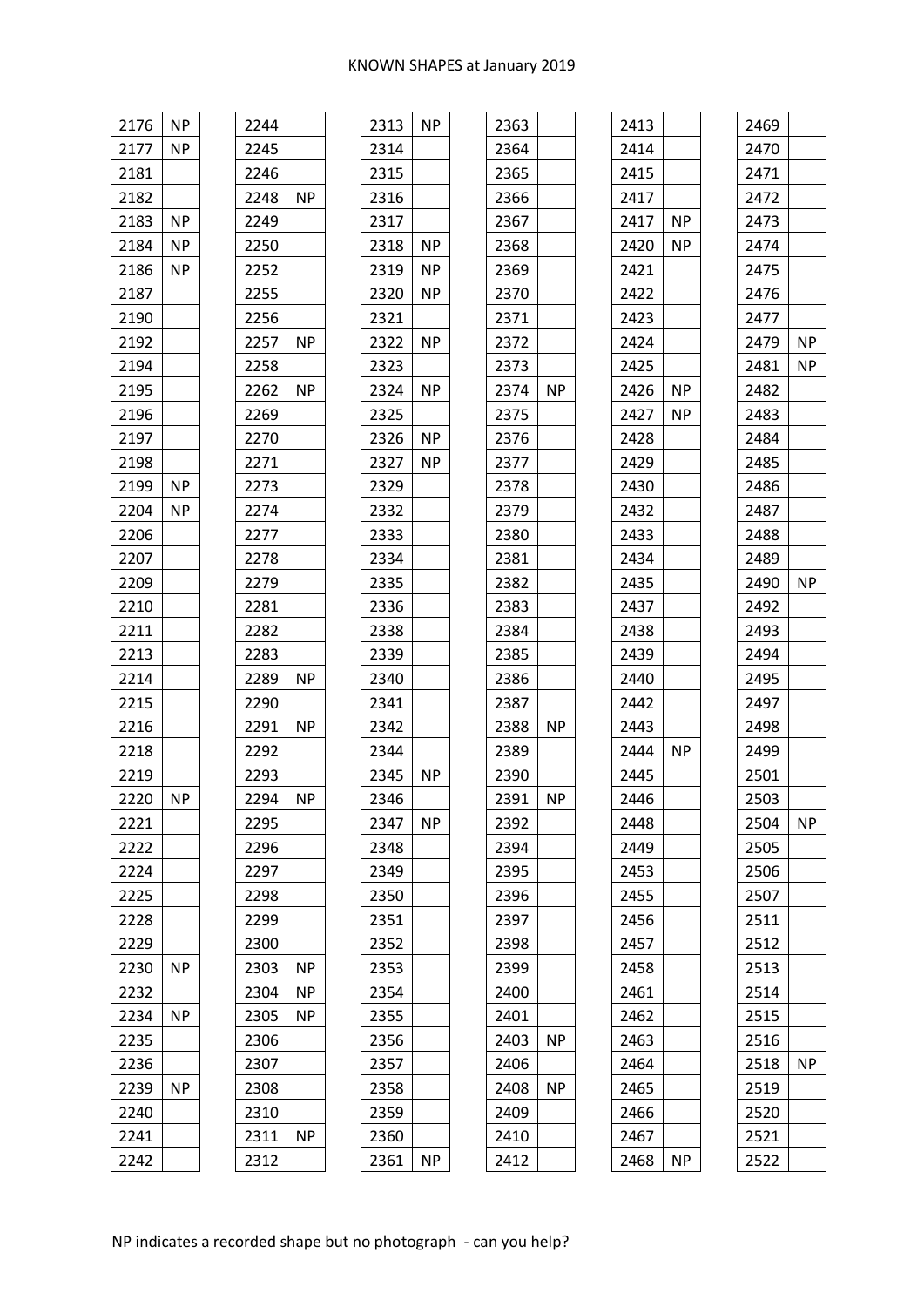| 2523 |           | 2573 |           |
|------|-----------|------|-----------|
| 2524 |           | 2574 |           |
| 2525 |           | 2575 |           |
| 2526 |           | 2576 |           |
| 2527 |           | 2577 |           |
| 2528 | ΝP        | 2580 |           |
| 2529 | ΝP        | 2581 |           |
| 2530 |           | 2582 |           |
| 2531 |           | 2583 | <b>NP</b> |
| 2532 |           | 2585 |           |
| 2533 |           | 2587 |           |
| 2534 |           | 2588 |           |
| 2535 |           | 2589 |           |
| 2536 |           | 2590 |           |
| 2537 |           | 2591 |           |
| 2538 |           | 2592 |           |
| 2539 |           | 2593 |           |
| 2540 | ΝP        | 2594 |           |
| 2541 | ΝP        | 2595 |           |
| 2542 |           | 2598 |           |
| 2543 |           | 2600 |           |
| 2544 | ΝP        | 2601 |           |
| 2545 | ΝP        | 2603 |           |
| 2546 | ΝP        | 2604 |           |
| 2549 | ΝP        | 2605 |           |
| 2552 |           | 2606 |           |
| 2553 |           | 2612 | ΝP        |
| 2554 |           | 2613 |           |
| 2555 |           | 2614 |           |
| 2556 |           | 2615 |           |
| 2558 |           | 2616 | <b>NP</b> |
| 2559 |           | 2617 |           |
| 2560 |           | 2618 |           |
| 2561 |           | 2619 |           |
| 2563 |           | 2620 | ΝP        |
| 2564 | <b>NP</b> | 2621 |           |
| 2565 |           | 2622 | <b>NP</b> |
| 2566 |           | 2623 |           |
| 2567 |           | 2624 |           |
| 2568 |           | 2625 |           |
| 2569 |           | 2626 |           |
| 2570 |           | 2627 |           |
| 2571 |           | 2628 |           |
| 2572 |           | 2629 |           |
|      |           |      |           |

| 2631         |           |
|--------------|-----------|
| 2633         |           |
| 2634         |           |
| 2635         |           |
| 2637         |           |
| 2638         |           |
| 2639         |           |
| 2640         |           |
| 2640         | <b>NP</b> |
| 2641         |           |
| 2642         |           |
| 2644         |           |
| 2645         |           |
| 2646         |           |
| 2648         |           |
| 2649         |           |
| 2650         |           |
| 2651         |           |
| 2652         |           |
| 2653         |           |
| 2654         |           |
| 2656         |           |
| 2657         | ΝP        |
| 2658         |           |
|              |           |
|              | ΝP        |
| 2659         |           |
| 2660         | ΝP        |
| 2661         |           |
| 2662         |           |
| 2663         |           |
| 2664         |           |
| 2665<br>2668 |           |
| 2669         |           |
| 2671         |           |
|              |           |
| 2673         |           |
| 2674         |           |
| 2675         |           |
| 2676         |           |
| 2677         |           |
| 2678         | NΡ        |
| 2680         | ΝP        |
| 2684         |           |
| 2685<br>2687 | ΝP<br>ΝP  |

| 2689 |           |  |
|------|-----------|--|
| 2693 |           |  |
| 2694 | <b>NP</b> |  |
| 2697 |           |  |
| 2700 |           |  |
| 2701 |           |  |
| 2706 |           |  |
| 2707 |           |  |
| 2710 |           |  |
| 2712 |           |  |
| 2713 | ΝP        |  |
| 2714 |           |  |
| 2715 |           |  |
| 2717 | <b>NP</b> |  |
| 2718 |           |  |
| 2718 | <b>NP</b> |  |
| 2720 |           |  |
| 2722 |           |  |
| 2723 |           |  |
| 2724 |           |  |
| 2726 |           |  |
| 2729 |           |  |
| 2730 |           |  |
| 2731 |           |  |
| 2732 |           |  |
| 2733 |           |  |
| 2733 | NΡ        |  |
| 2734 | ΝP        |  |
| 2735 |           |  |
| 2736 |           |  |
| 2737 |           |  |
| 2739 |           |  |
| 2742 |           |  |
| 2743 | <b>NP</b> |  |
| 2744 |           |  |
| 2748 |           |  |
| 2752 |           |  |
| 2755 |           |  |
| 2756 |           |  |
| 2757 |           |  |
| 2758 |           |  |
| 2759 |           |  |
| 2760 |           |  |
| 2761 |           |  |
|      |           |  |

| 2807 | <b>NP</b> |
|------|-----------|
| 2808 |           |
| 2809 |           |
| 2810 | <b>NP</b> |
| 2811 |           |
| 2812 |           |
| 2813 |           |
| 2814 |           |
| 2815 |           |
| 2816 |           |
| 2817 |           |
| 2818 |           |
| 2819 |           |
| 2820 |           |
| 2821 |           |
| 2822 |           |
| 2823 |           |
| 2824 |           |
| 2825 |           |
| 2826 |           |
| 2827 |           |
| 2828 |           |
| 2829 |           |
| 2830 |           |
| 2831 |           |
| 2832 |           |
| 2833 |           |
| 2834 |           |
| 2835 |           |
| 2836 |           |
| 2837 |           |
| 2838 |           |
| 2839 | <b>NP</b> |
| 2840 |           |
| 2841 |           |
| 2842 |           |
| 2843 |           |
| 2844 | <b>NP</b> |
| 2847 |           |
| 2851 |           |
| 2851 | <b>NP</b> |
| 2852 |           |
| 2853 |           |
| 2854 |           |
|      |           |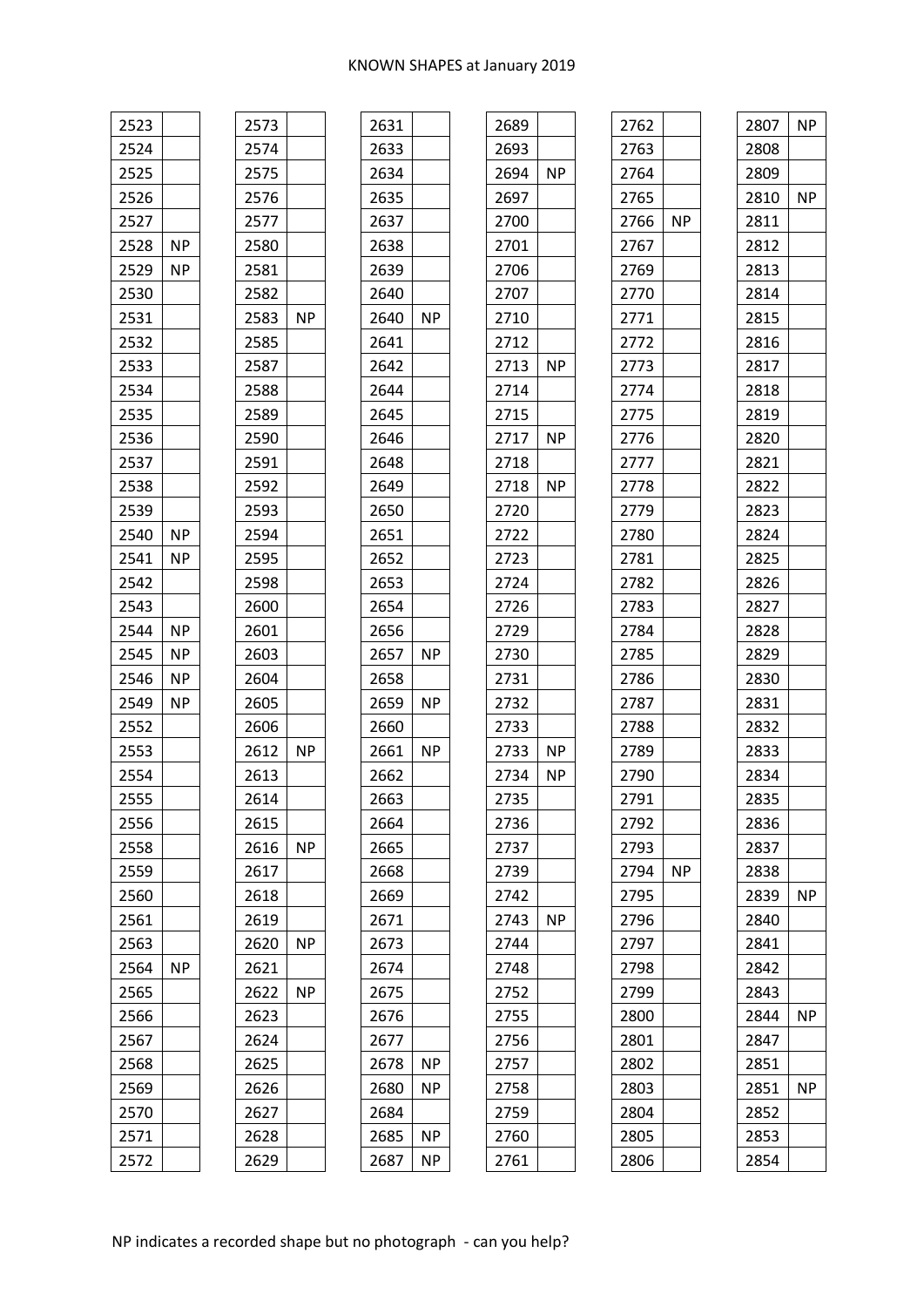| 2855 | <b>NP</b> | 2902 |           | 2952 |           | 3003 |
|------|-----------|------|-----------|------|-----------|------|
| 2857 |           | 2903 |           | 2953 |           | 3006 |
| 2858 |           | 2904 |           | 2954 |           | 3007 |
| 2860 |           | 2905 |           | 2957 |           | 3008 |
| 2861 |           | 2906 |           | 2958 |           | 3009 |
| 2863 |           | 2907 |           | 2959 |           | 3010 |
| 2864 |           | 2908 |           | 2961 |           | 3011 |
| 2865 |           | 2909 |           | 2962 |           | 3012 |
| 2866 | <b>NP</b> | 2910 |           | 2963 | <b>NP</b> | 3013 |
| 2867 |           | 2911 |           | 2964 |           | 3014 |
| 2868 |           | 2912 |           | 2965 |           | 3015 |
| 2869 |           | 2913 |           | 2966 |           | 3016 |
| 2870 |           | 2914 |           | 2967 |           | 3017 |
| 2871 |           | 2915 |           | 2968 |           | 3018 |
| 2872 |           | 2916 | <b>NP</b> | 2969 |           | 3019 |
| 2873 |           | 2917 |           | 2970 |           | 3020 |
| 2874 |           | 2918 |           | 2971 |           | 3021 |
| 2875 |           | 2919 |           | 2972 |           | 3022 |
| 2875 | <b>NP</b> | 2920 |           | 2972 | <b>NP</b> | 3023 |
| 2876 |           | 2921 |           | 2974 |           | 3024 |
| 2877 |           | 2922 |           | 2978 |           | 3025 |
| 2878 |           | 2923 |           | 2980 |           | 3026 |
| 2879 |           | 2924 |           | 2981 |           | 3027 |
| 2880 |           | 2925 | <b>NP</b> | 2982 |           | 3028 |
| 2881 |           | 2926 |           | 2983 |           | 3029 |
| 2881 | <b>NP</b> | 2927 |           | 2984 |           | 3030 |
| 2882 |           | 2928 | <b>NP</b> | 2985 |           | 3031 |
| 2883 |           | 2929 |           | 2986 |           | 3032 |
| 2884 |           | 2931 |           | 2987 | <b>NP</b> | 3033 |
| 2885 |           | 2933 |           | 2988 |           | 3034 |
| 2886 |           | 2935 |           | 2989 |           | 3035 |
| 2887 |           | 2936 |           | 2990 |           | 3036 |
| 2888 |           | 2937 |           | 2991 |           | 3037 |
| 2889 |           | 2939 |           | 2992 |           | 3038 |
| 2890 |           | 2940 |           | 2993 | <b>NP</b> | 3039 |
| 2891 |           | 2941 |           | 2994 |           | 3040 |
| 2892 |           | 2942 |           | 2995 |           | 3041 |
| 2893 |           | 2943 |           | 2996 |           | 3042 |
| 2894 |           | 2944 | <b>NP</b> | 2997 |           | 3043 |
| 2896 | NΡ        | 2945 |           | 2998 |           | 3044 |
| 2897 |           | 2946 |           | 2999 | <b>NP</b> | 3045 |
| 2898 | ΝP        | 2947 |           | 3000 |           | 3046 |
| 2899 |           | 2949 |           | 3001 |           | 3047 |
| 2901 |           | 2950 |           | 3002 |           | 3048 |

| 3049 |           |
|------|-----------|
| 3050 | <b>NP</b> |
| 3051 |           |
| 3052 | <b>NP</b> |
| 3055 |           |
| 3058 |           |
| 3059 | <b>NP</b> |
| 3060 |           |
| 3061 |           |
| 3062 |           |
| 3063 |           |
| 3064 |           |
| 3065 |           |
| 3066 | <b>NP</b> |
| 3067 |           |
| 3068 |           |
| 3069 | NP        |
| 3070 | ΝP        |
| 3071 | <b>NP</b> |
| 3072 | <b>NP</b> |
| 3074 | ΝP        |
| 3076 | NP.       |
| 3077 | ΝP        |
| 3078 |           |
| 3080 |           |
| 3081 | <b>NP</b> |
| 3082 | ΝP        |
| 3083 | ΝP        |
| 3088 |           |
| 3089 |           |
| 3091 | <b>NP</b> |
| 3092 |           |
| 3093 |           |
| 3094 |           |
| 3099 |           |
| 3101 |           |
| 3104 |           |
| 3107 |           |
| 3108 |           |
| 3110 | ΝP        |
| 3112 |           |
| 3115 |           |
| 3116 |           |
| 3119 | ΝP        |
|      |           |

 $NP$ 

 $NP$ 

| 3120 |           |
|------|-----------|
| 3126 | <b>NP</b> |
| 3130 |           |
| 3134 |           |
| 3135 |           |
| 3136 |           |
| 3137 |           |
| 3138 |           |
| 3139 |           |
| 3141 | <b>NP</b> |
| 3142 | NP        |
| 3144 |           |
| 3146 |           |
| 3147 |           |
| 3148 |           |
| 3149 | <b>NP</b> |
| 3150 |           |
| 3151 |           |
| 3152 |           |
| 3153 |           |
| 3154 |           |
| 3155 |           |
| 3156 | <b>NP</b> |
| 3157 |           |
| 3158 |           |
| 3159 |           |
| 3160 |           |
| 3161 |           |
| 3162 |           |
| 3163 |           |
| 3164 |           |
| 3165 |           |
| 3166 |           |
| 3167 |           |
| 3168 |           |
| 3169 |           |
| 3170 |           |
| 3171 |           |
| 3172 | ΝP        |
| 3174 |           |
| 3176 |           |
| 3178 |           |
| 3179 | <b>NP</b> |
| 3180 |           |
|      |           |